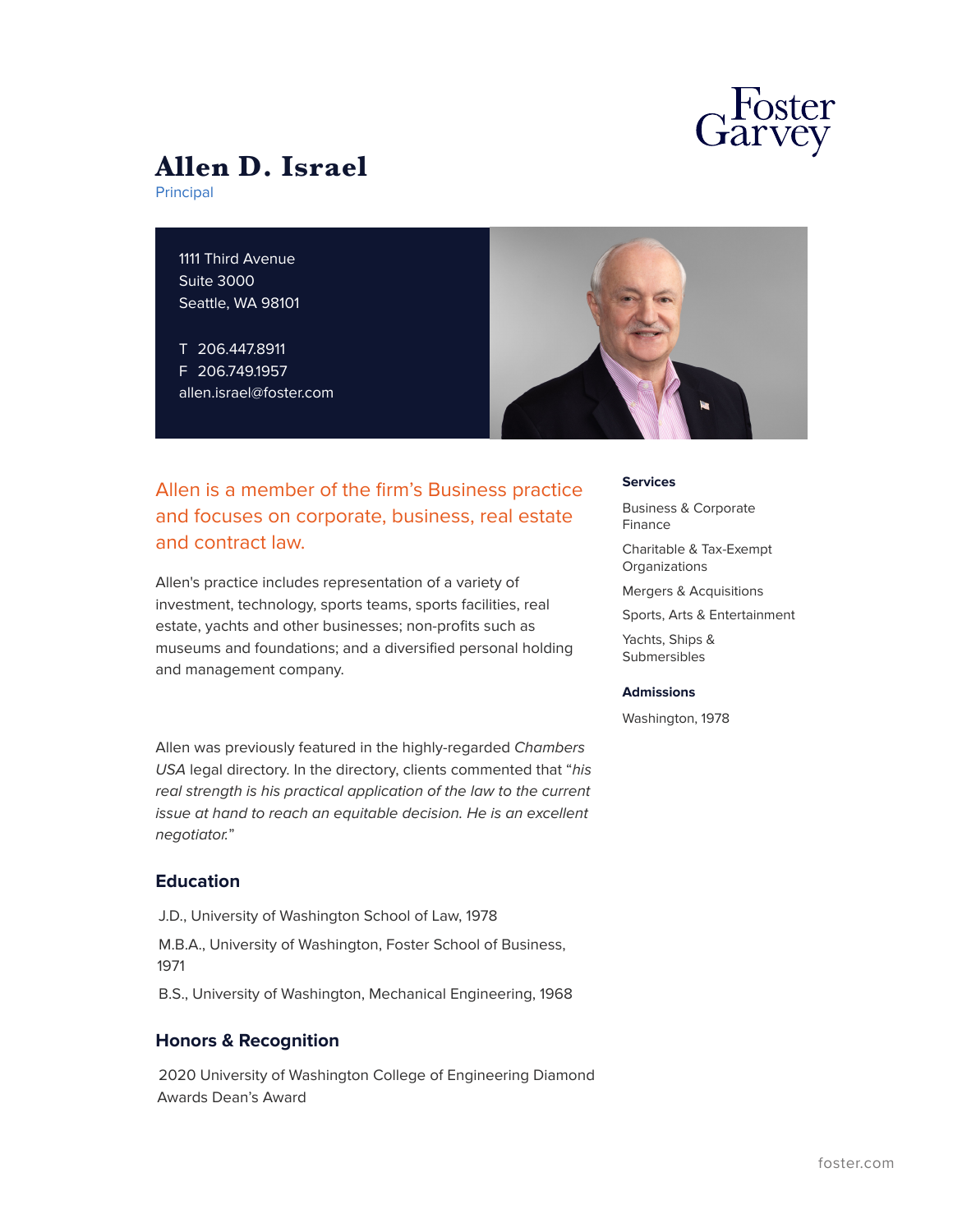## Allen D. Israel



*Chambers USA* (Washington) Leading Individual, Corporate/Commercial Law

*The Best Lawyers in America©* Corporate Law; Mergers & Acquisitions Law, 2006-present

■ *Best Lawyers®* 2013 M&A "Lawyer of the Year" in Seattle

Washington Super Lawyers list

2010 Top Lawyer*, Seattle Metropolitan* magazine

Washington CEO, League of Justice top lawyer ranking

*Seattle Business* Monthly, Top Business Lawyers

Seattle Magazine, Business Transaction - Acquisition/Merger/Formation, Top 155 Lawyers Designation

Martindale-Hubbell AV Preeminent rating

#### **Professional Activities**

Washington State Bar Association

- Business Law Section
- Committee on Conflicts of Interest in Business Transactions; co-author, WSBA Deskbook
- Continuing Legal Education seminar entitled "Advising Washington Businesses," Chairman
- Continuing Legal Education seminar entitled "Best of CLE," Chairman
- First annual Continuing Legal Education seminar entitled "Advising Washington Businesses," Chairman and program developer

#### **Community Activities**

Current

- Director Emeritus: The University of Washington Foundation
- Board of Directors: The Allen Institute

Past

- University of Washington Law School
	- Washington Law School Foundation: Board of Directors
	- Dean's Advisory Committee
	- Law Firm Alumni Challenge
	- *University of Washington Law Review*, Associate Editor, 1977-1978
- The University of Washington
	- 2017 Graduation Speaker, University of Washington Department of Mechanical Engineering